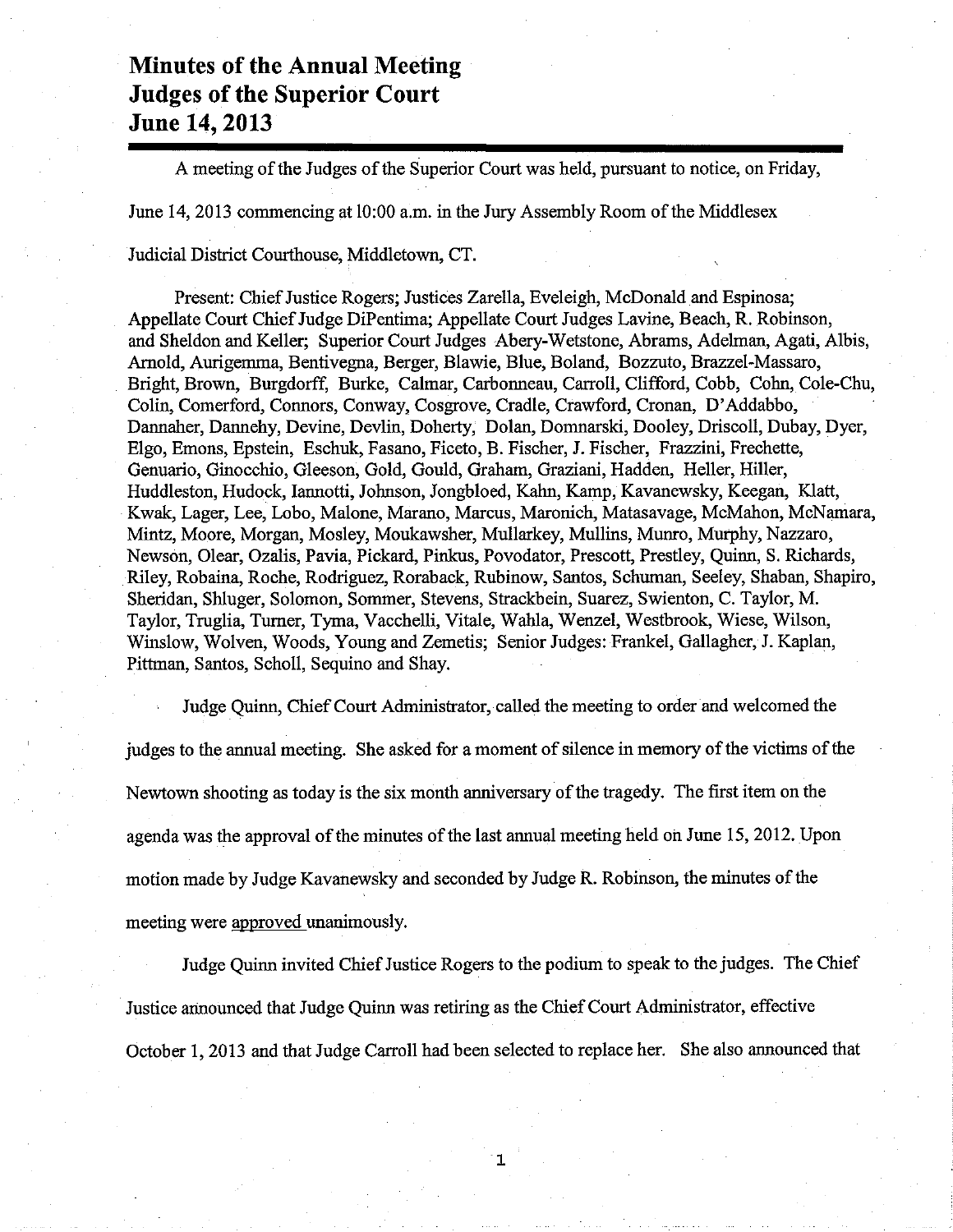Judge Solomon had been selected to replace Judge Carroll as Deputy Chief Court Administrator.

Chief Justice Rogers described many of Judge Quinn's accomplishments as Chief Court

Administrator and expressed her appreciation for all that Judge Quinn has done. The judges gave

Judge Quinn a standing ovation. Following these remarks, Judge Quinn gave her remarks which

included an update on the changes in the status of the members of the judiciary since the last annual

meeting.

Judge Quinn recognized Justice Eveleigh who gave the report of the Rules Committee.

Following his report, Justice Eveleigh made the following motion,

I move the adoption of the amendments to the Practice Book wbich were mailed to you for use at this meeting.

This motion was seconded by Judge R. Robinson and approved unanimously.

Justice Eveleigh then made the following motion,

I firrther move:

(a) that the amendments as just adopted Rules of Professional Conduct 1.5, 1.16, 4.2 and 4.3 and to Practice Book Sections 3-3, 3-8, 3-9, 4-2, 25a-l anó 25a-3 (these concem limited scope representation) become effective on October 21, 2013; and

(b) that the rest of the amendments to the Practice Book as just adopted become effective on January 1, 2014; and

(c) that the Reporter of Judicial Decisions may make editorial changes to the amendments including changes in the section numbers.

The motion was seconded by Judge R. Robinson and approved unanimously. The Practice Book

revisions adopted at this meeting are attached to these minutes as Appendix A.

Following Justice Eveleigh's report, Judge Quinn rnade a motion nominating Judges Berger,

Bright, Cohn and Wilson to serve on the Rules Committee for one year terms commencing July 1,

2013. The motion was seconded by Judge Marano and it was approved unanimously.